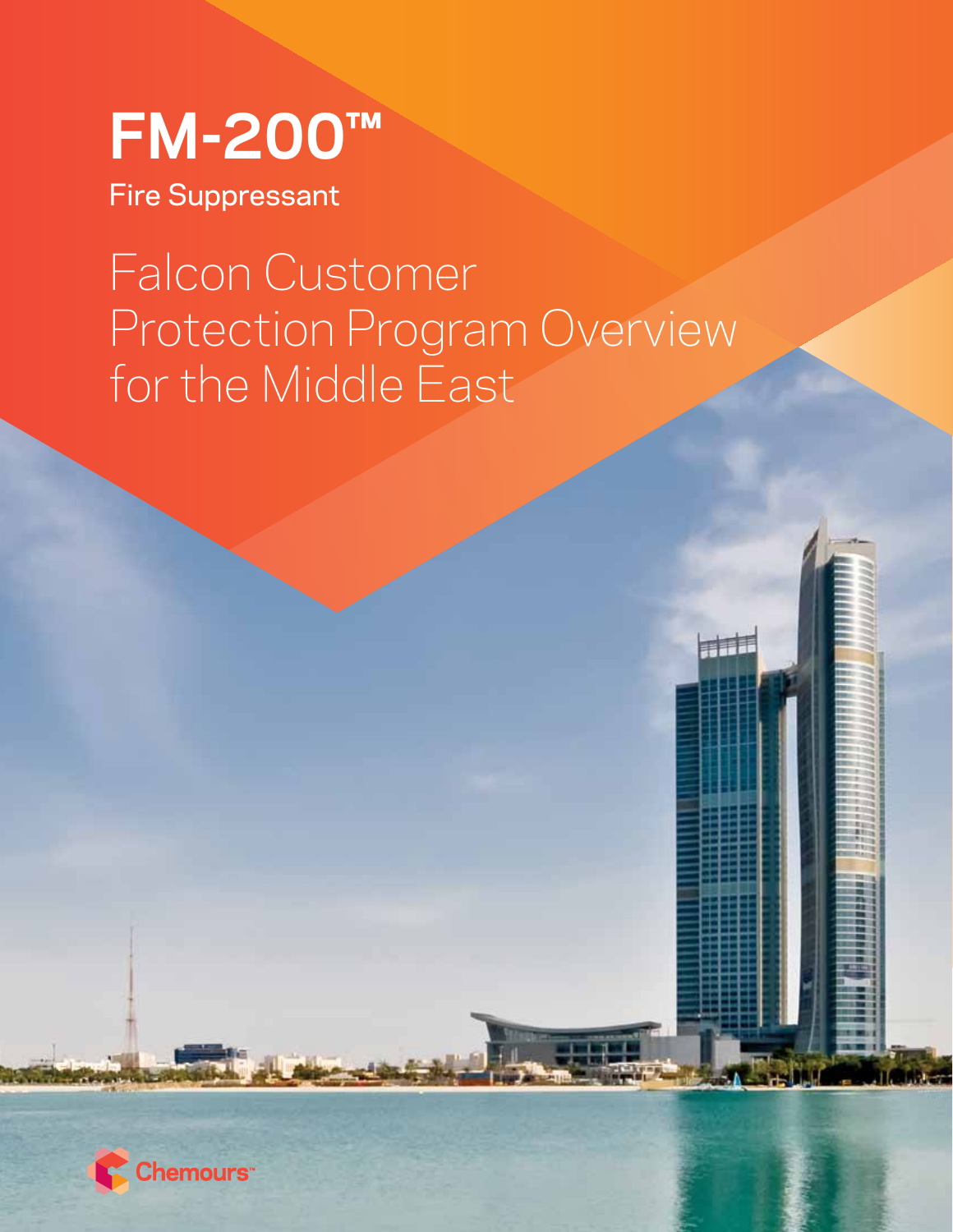

Installing a clean agent fire suppression system is a long-term investment; and, for customers with large fire suppression systems, choosing the best clean agent includes protecting that investment. The lack of information on regulatory activities in the wake of the Halon ban is perhaps understandably creating doubt in the minds of users as to which clean agent solution should be installed. Now, there's a way you can provide customers in the Middle East\* with peace of mind, while also increasing your service contract business with the FM-200™ Falcon Customer Protection Program.

The Falcon Customer Protection Program is a warranty that protects your customers for 20 years against any legislation banning the use and/or requiring the removal of FM-200™ from a fire protection system installed during the warranty offer period. (See the program brochure and warranty agreement for complete details.)

This program is currently available for all customers who purchase a FM-200™ clean agent fire suppression system from a Chemours authorized system manufacturer and installer. All that is needed is for the customer to complete the registration requirements detailed in the warranty agreement and send it to Chemours. In addition, your customer is required to maintain a valid service and maintenance agreement with an authorized FM-200™ agent at an interval in compliance with local regulations (minimum semi-annually) to be eligible for the program.

\*See warranty agreement for a list of countries included in the Middle East.

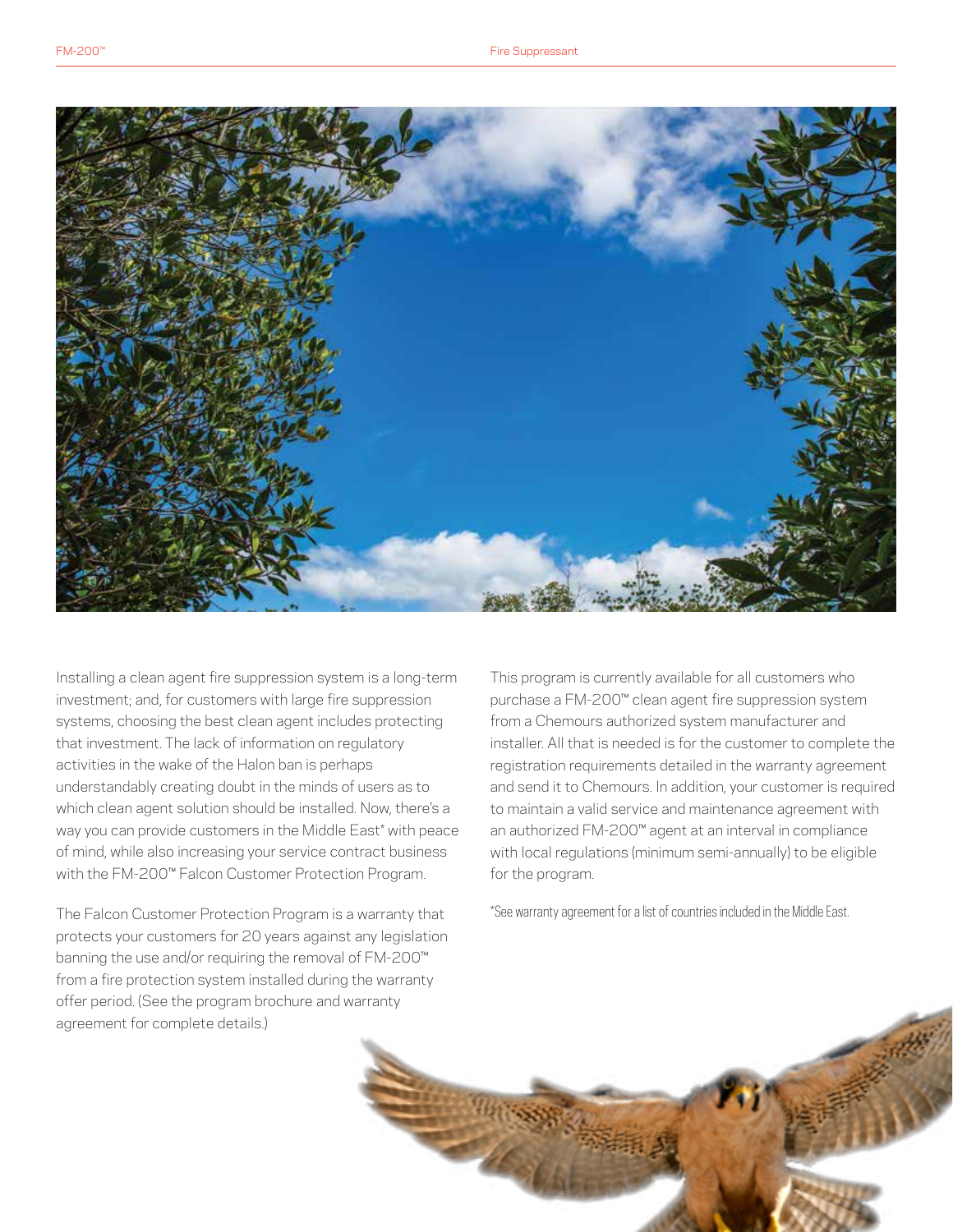## **How the Program Works**

It's easy to get started with the Falcon Customer Protection Program. Here's how it works:

- 1. Review the FM-200™ Falcon Customer Protection Program documentation provided to ensure the program requirements the end user must fulfill are fully understood. Contact Chemours if you have any questions.
- 2. Use the informative brochure we've created to tell your customers and prospects about the FM-200™ Falcon Customer Protection Program. All the details are there for their review and peace of mind.
- 3. Install the FM-200™ clean agent system for your customer.
- 4. Your customer must complete the registration form (available from bashar.abu-sitta@chemours.com) and supply a copy of the system working plan. Be sure to emphasize to your customer that it is their responsibility to ensure the accuracy and completeness of the registration requirements. Only accurate and complete applications will be valid.
- 5. The exact requirements for qualification for this program are in the FM-200™ Falcon Customer Protection Program warranty agreement; but, if you wish to clarify if a customer is eligible to apply, then please contact your Middle East representative at Chemours or email bashar.abu-sitta@chemours.com.
- 6. Your customer must send the completed registration form and system working plan to Chemours within 30 days of completion of the system commissioning.
- 7. Upon receipt of the registration form and system working plan, Chemours will send a letter acknowledging receipt. This acknowledgement of receipt does not constitute an acceptance of the accuracy or completeness of the registration form and/or the system working plan.
- 8. Be sure to tell your customer that one requirement for a valid application is a service and maintenance contract with an approved by Chemours system manufacturer and installer for the entire term of the program.
- 9. The program warranty period is for 20 years from the installation date.
- 10. In the event that legislation does come into place that requires the removal of FM 200™ from the registered system within the 20 year warranty period, Chemours will replace the agent with one that meets the new environmental regulations in that particular country, subject to validation by Chemours that the service and registration requirements have been met in full and subject to the full terms and conditions set out in the warranty agreement.